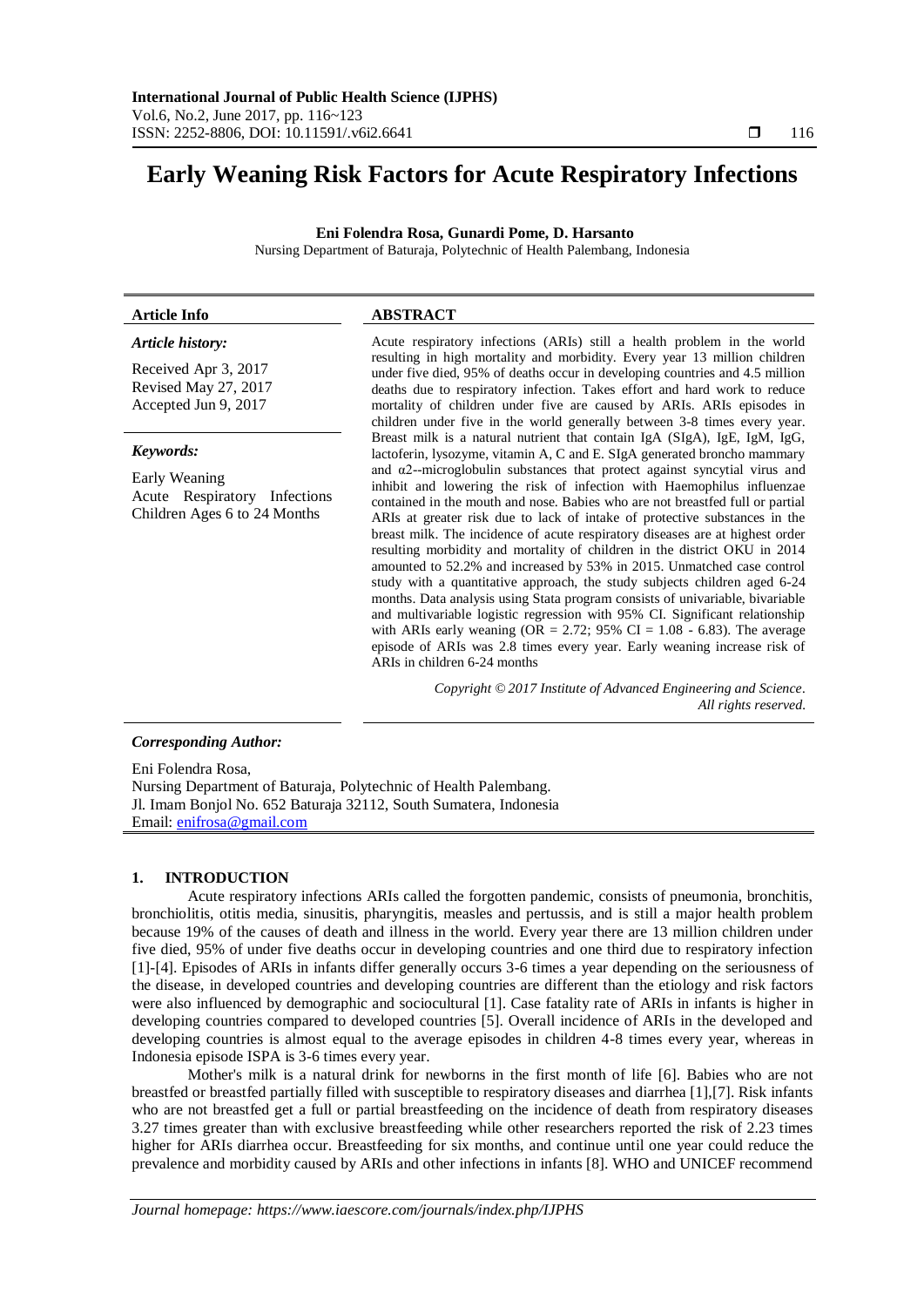exclusive breastfeeding at birth and remain fed along feeding mother's milk up to two years or more. Most mothers in various countries began to give food and beverage additives prior to 6 months, and stopped breastfeeding before the child is two years old, a common reason is the mother felt he did not have enough milk, mothers work outside the home and do not know how to breastfeed while working [9].

The survey results in Japan in 2005 showed a decrease pattern of breastfeeding infants, 46.4% at the age after one month, 38% after age 3 months, and 6 months of age up by 34.7%. Australia's breastfeeding behavior is relatively high ranging between 80-90%, but it decreased 50-60% after infants aged 3 months, and 47% after 6 months of age [10]. Behavior breastfeeding infants are depending on ethnicity, socioeconomic and demographic factors. Mother's behavior did weaning age of 1 month amounted to 11.3%, weaning age of 2 months at 18.1%, the age of 3 months amounted to 25.4%, age 4 months amounted to 30.7%, age 5 months amounted to 34.9%, and the age of 6 months at 40.8% [11].

Early weaning is a critical nutritional stage in a baby's life and optimal age to have been much debated. The decision when to weaning should be considered with the risk that a premature weaning would interfere with the digestive system, kidneys and immune system that can lead to immaturitas and reduced exposure to the protective effect of breastfeeding [12]. Early weaning is permanently discontinue breast feeding and not breastfeeding again to the newborn, and or cessation of breastfeeding from mothers to their babies before the age of 3 months [13],[14].

Bioactive components in breast milk protects babies against respiratory infections, such as spending immunoglobulin (SIgA) against syncytial virus produced from the bronchomammary and microglobulin  $\alpha$ 2 substance that inhibits influenza virus and parainfluensa. This supports the evidence that respiratory infections in infants who received breast milk in full, lighter than babies who received formula milk [15].

Patterns of breastfeeding in infants is associated with several things including maternal employment conditions, support from family, mother's knowledge, and providing access to health care facilities [16]. Another factor influencing the high incidence of ARIs in infants is also influenced by intrinsic factors such as age, sex, nutritional status, immunization status and birth weight and extrinsic factors such as housing, socialeconomic and educational [13]. Nutritional status affects the incidence of ARI in infants, infants with malnutrition and poor nutrition ISPA attacks become more frequent than the good nutrition. Toddler with malnutrition and undernourishment their immune systems are not working properly [17]. Malnutrition, low immunization coverage and the young age is a significant factor for the occurrence of pneumonia. OKU district showed that ARI always ranked top every year. The prevalence of ARIs in Toddlers 52% (2014) and in 2015 with ARIs increased by 53% [18]. Theoretical framework can be seen in Figure 1.



Figure 1. The theoretical framework of risk of early weaning on the incidence ARIs, modification theory [1],[15],[19],[2],[3],[13]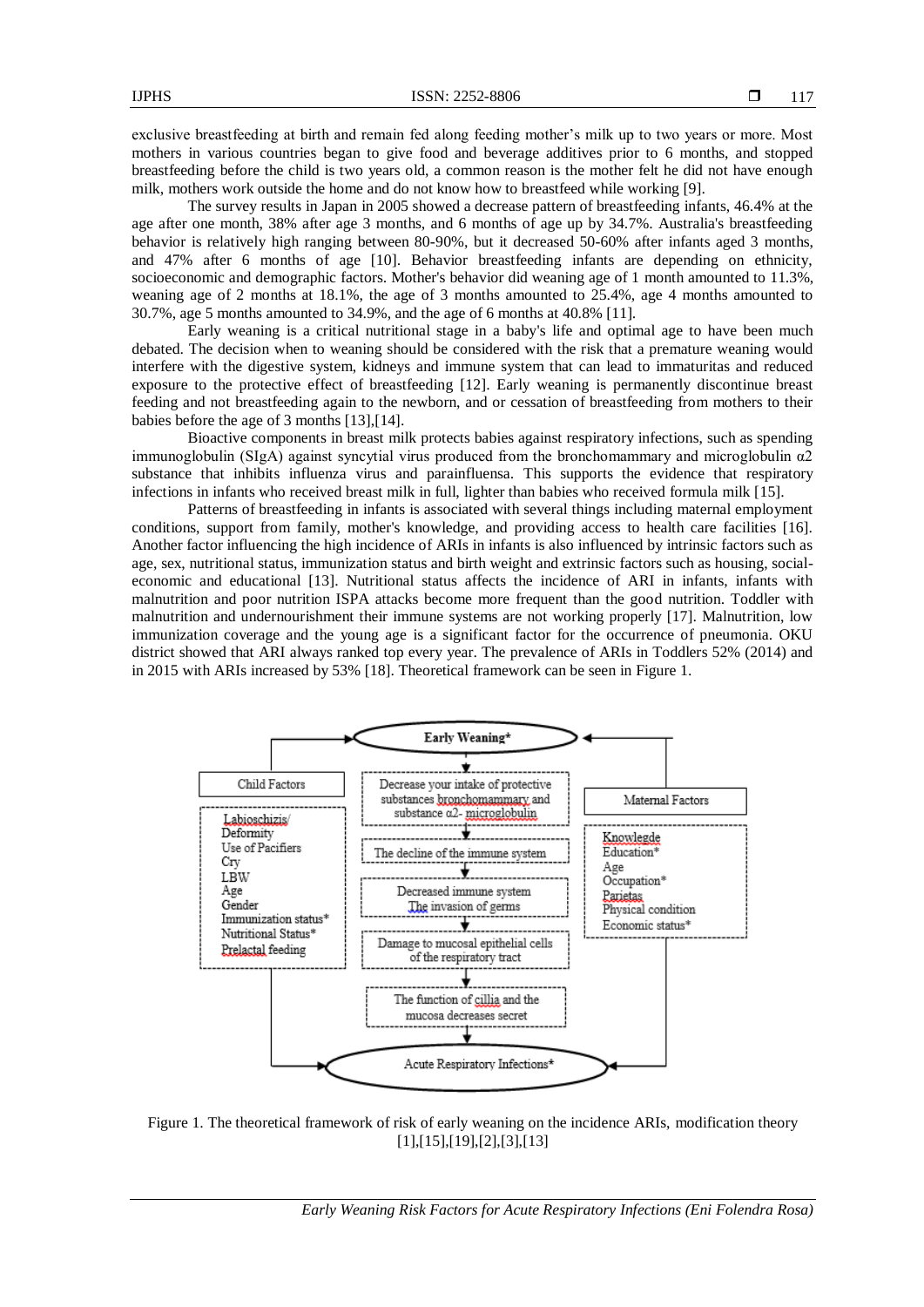# **2. RESEARCH METHOD**

The observational studies unmatched case control study with a quantitative approach, the location of the research conducted in Ogan Komering Ulu district South Sumatera Indonesia from Maret 2016 to July 2016. Selection of research subjects with probability sampling, sample distribution is probability proportionate to size for the expected sample representative of the entire study site. The sample size was calculated using a software sample size is 192 respondents. Comparison sample case and control groups were 1:1, sample each group is 96 in the case group and the control group of 96 samples. Samples were selected if they meet the inclusion criteria is the age of the child at least 6 months and maximum 24 months in April 2016, agreed to participate in the study, respondents were mothers residing in the research sites, whereas the exclusion criteria is a child with a history of bronchial asthma and or pulmonary tuberculosis, a history of allergic disease and malnutrition. Ethical approval for the study was obtained from the Polytecnic of health of Palembang ethical review committee. The statistical software Stata was used for statistical analysis.

# **3. RESULTS AND ANALYSIS**

# **3.1. Analysis univariable**

In univariable demonstrated in the case group are subjected to early weaning, 77%, 58% complete immunization status, nutrition either 67%, 75% of mothers do not work, mothers education high school ≥ 87.5% and 62.5% of high economic status, whereas in the control group experienced early weaning as much as 53%, mostly 83% complete immunization status, nutritional status of either 89.6%, 66.7% mothers do not work, higher education 87.5% and 83% of high economic status. Episode acute respiratory infections in Ogan Komering Ulu District South Sumatera Indonesia can be seen in Figure 2.



Figure 2. Episode acute respiratory infections in OKU District, South Sumatera, Indonesia

# **3.2. Analysis Bivariate**

Table 1 shows that early weaning is a significant relationship to the ARIs ( $p = 0.01$ ) in early weaning and can be summed risk 3.09 times greater in children than no ARIs group. In the analysis of the nutritional status obtained a significant correlation with the incidence of ARIs nutritional status ( $p = 0.006$ ), and it can be concluded under nutrition risk 4.3 times greater in the group of ARI compared to the control group.

Regarding to Table 2, immunization status shows a significant relationship to the incidence of ARIs  $(p = 0.007)$ . It can be inferred status incomplete immunization 3 - 5.7 times greater in the group of ARIs compared to the group not ARIs. The analysis of economic status showed a significant relationship with the occurrence of ARIs ( $p = 0.02$ ). It can be concluded the economic status of low risk, three times greater in the group compared to the group not ARIs. Mother's education and employment showed no significant relationship to the occurrence of ARIs.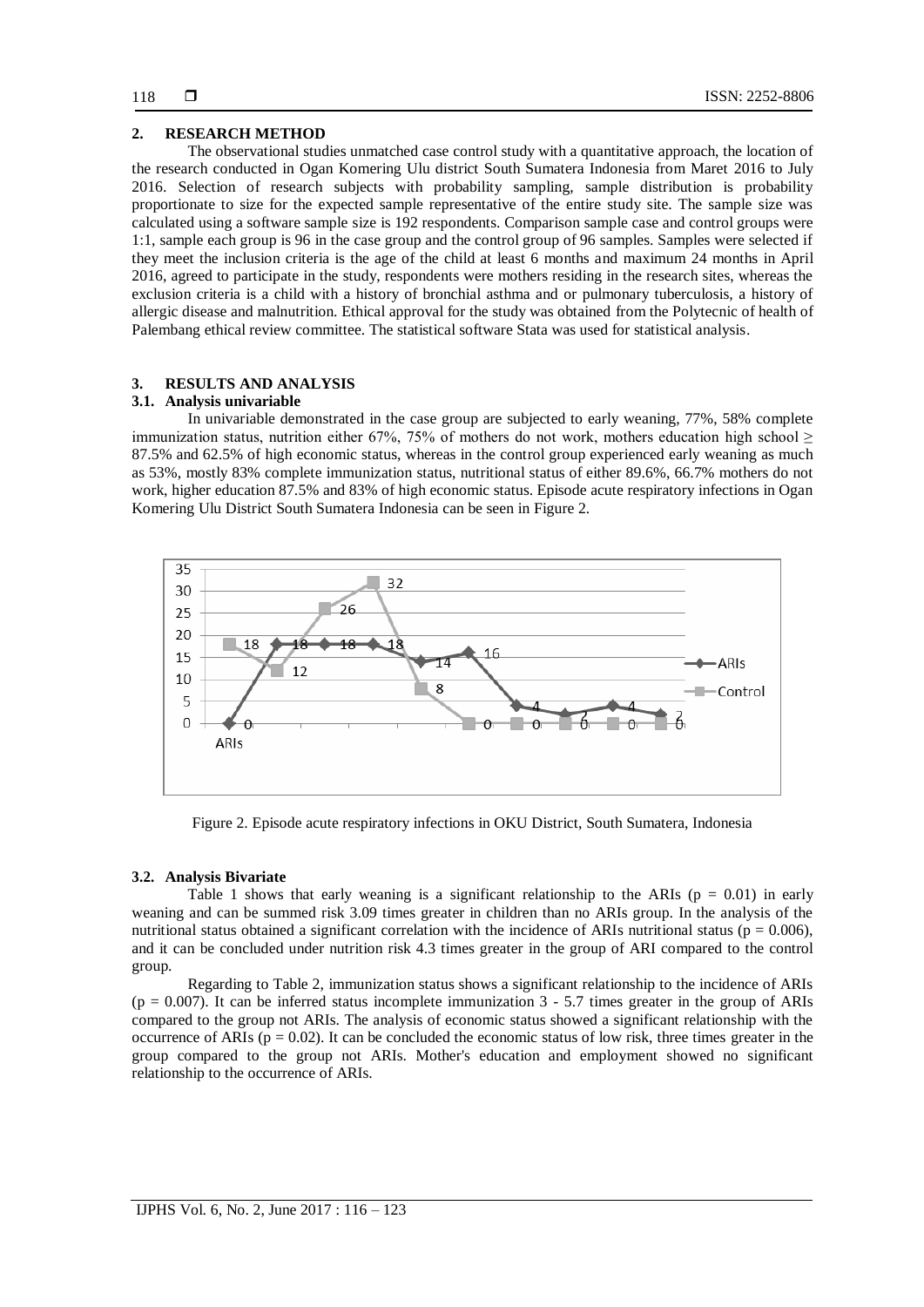Table 1. The Result of Early Weaning Relationship Analysis with Incidence ARIs

| Variables               | The incidence of ARIs |            |         | <b>OR</b> | CI 95 %        |
|-------------------------|-----------------------|------------|---------|-----------|----------------|
|                         | ARIs                  | No         | p Value |           |                |
| Early Weaning           |                       |            |         |           |                |
| Yes                     | 74 (77%)              | 50 (52%)   | 0.01    | 3.09      | $1.18 - 8.28$  |
| N <sub>0</sub>          | 22(23%)               | 46 (48%)   |         |           |                |
| <b>Nutrition Status</b> |                       |            |         |           |                |
| Poor                    | 32 (33%)              | $10(10\%)$ | 0.006   | 4.3       | $1.30 - 16.36$ |
| Good                    | 64 (67%)              | 86 (90%)   |         |           |                |
| Immunization status     |                       |            |         |           |                |
| Incomplete              | 40 (42%)              | 16 (17%)   | 0.007   | 3.57      | $1.26 - 10.64$ |
| Complete                | 56 (58%)              | 80 (83%)   |         |           |                |
| Education               |                       |            |         |           |                |
| Low                     | 12 (12.5%)            | 12 (12.5%) | 1.000   | 1.00      | $0.24 - 4.07$  |
| High                    | 8 (87.5%)             | 84 (87%)   |         |           |                |
| <b>Economic Status</b>  |                       |            |         |           |                |
| Low                     | 36 (37.5%)            | 16 (17%)   | 0.021   | 3.00      | $1.05 - 9.01$  |
| High                    | 60(62.5%)             | 80 (83%)   |         |           |                |
| Employment              |                       |            |         |           |                |
| Yes                     | 24 (25%)              | 32 (33%)   | 0.369   | 0.66      | $0.24 - 1.76$  |
| No                      | 72 (75%)              | 64 (67%)   |         |           |                |

Table 2. The Results Analysis of the External Variables Relations with Early Weaning

| Variables               | Early Weaning      |                        | X2   | p Value |
|-------------------------|--------------------|------------------------|------|---------|
|                         | Yes.               | No                     |      |         |
| <b>Nutrition Status</b> |                    |                        |      |         |
| Poor                    | 34 (27%) 8 (12%)   |                        | 3.15 | 0.076   |
| Good                    | 90 (73%) 60 (88%)  |                        |      |         |
| Immunization status     |                    |                        |      |         |
| Incomplete              |                    | 44 (35%) 12 (18%) 3.38 |      | 0.062   |
| Complete                | 80 (65%) 56 (82%)  |                        |      |         |
| Education               |                    |                        |      |         |
| Low                     | $16(13\%)$ 8(12 %) |                        | 0.03 | 0.871   |
| High                    | 108 (87%) 60 (88%) |                        |      |         |
| <b>Economic Status</b>  |                    |                        |      |         |
| Low                     | 36 (29%) 16 (24%)  |                        | 0.34 | 0.561   |
| High                    | 88 (71%) 52 (76%)  |                        |      |         |
| Employment              |                    |                        |      |         |
| Yes                     |                    | 44 (35%) 12 (18%) 3.38 |      | 0.065   |
| No                      | 80 (65%) 56 (82%)  |                        |      |         |

# **3.3. Multivariables Analysis**

Multivariable analysis was conducted to determine the effect of independent variables (early weaning) and dependent variable (ARIs) after the analysis together with external variables significant at bivariable analysis (immunization status, nutritional status and economic status). The statistical test used was logistic regression test by looking at the value OR CI 95% and a significance level of *p* <0.05.

The value of the coefficient of determination  $(R^2)$  to see how much the independent variable can predict the dependent variable, the greater the value of R2, the better the independent variable to predict the dependent variable.

Table 3. The Result of Logist ic Regression Analysis of Early Weaning Relationship with ARIs

| Variables                                  | Odd Ratio (OR) | p Value (95 % CI) |
|--------------------------------------------|----------------|-------------------|
| Early Weaning Yes                          |                |                   |
| No                                         | 2.72           | $1.08 - 6.83$     |
| Immunization status<br>Incomplete Complete | 1.46           | $0.39 - 5.45$     |
| <b>Nutrition Status</b>                    |                |                   |
| Malnutrition Good<br>nutrition             | 2.28           | $0.55 - 9.49$     |
| Ekonomic Status Low<br>High                | 2.06           | $0.67 - 6.36$     |
| R <sup>2</sup>                             |                | 0.11              |
| n                                          |                | 192               |

*Early Weaning Risk Factors for Acute Respiratory Infections (Eni Folendra Rosa)*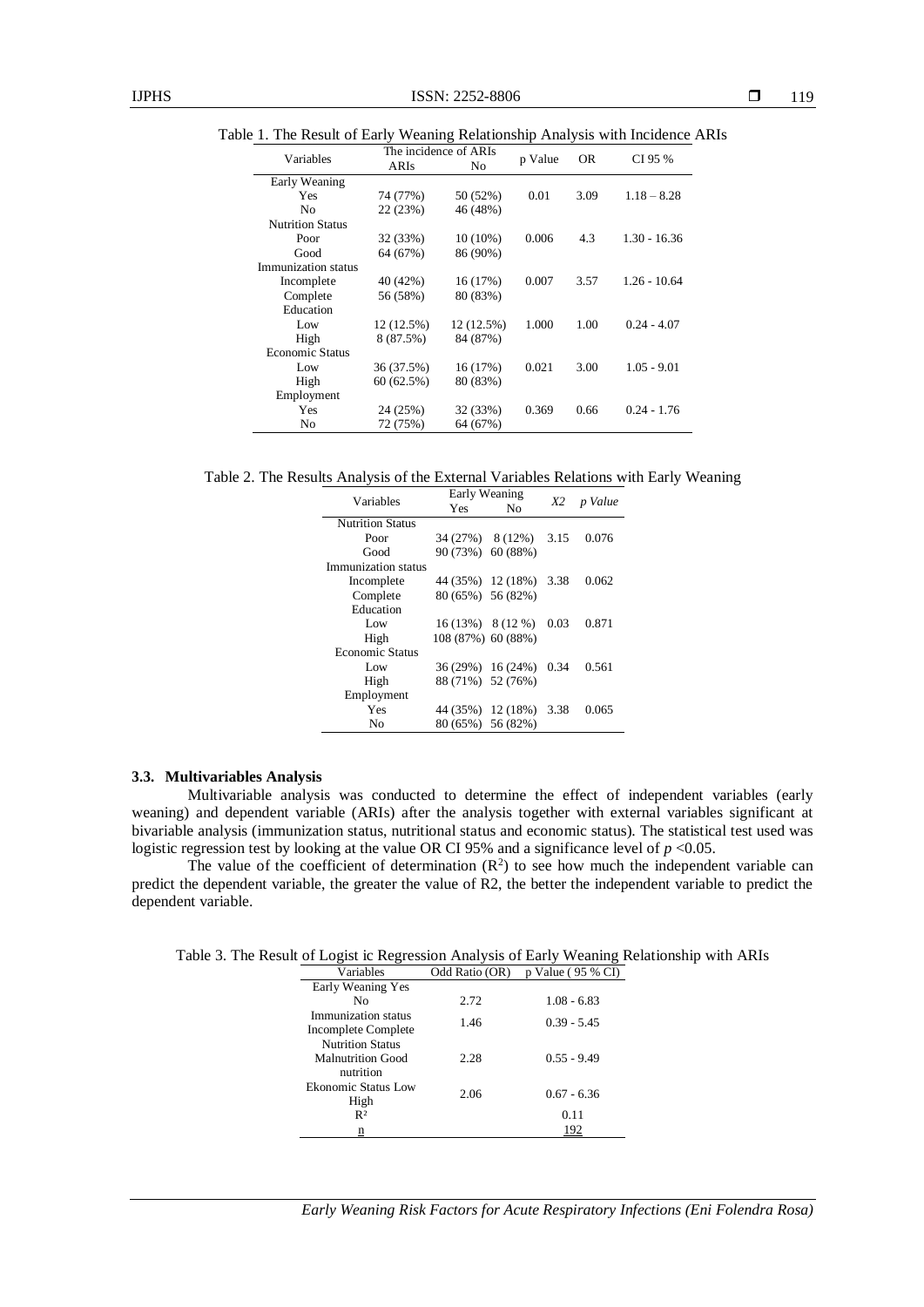Table 3 shows that immunization status, nutritional status and economic status is not statistically significant. In the analysis found a significant association between early weaning with ARIs, and it can be concluded early weaning risk 2.72 times greater in the group compared are not ARIs (OR =  $2.72$ ; 95% CI = 1.08 - 6.83) and of  $\mathbb{R}^2$  show the variables examined in this study can predict the incidence of ARIs 11.4% indicated with  $R^2 = 0.114$ . 88.6% there are other factors that cause ARIs in children were not studied. This study early weaning had a significant relationship with the occurrence of ARIs in children, as well as variable nutritional status, immunization status and economic status has a significant relationship with the occurrence of ARIs, it shows the impact of weaning early against harmful intake of nutrients and protective children, one of which is the content of SIgA (IgA).

Children aged 6 - 23 months at a risk of respiratory infection [20]. In children who are at risk of early weaning of 3.27 times more likely to suffer ARIs [1] and babies who were hospitalized 4.9 times more in infants who are not breast-fed and risk 2.45 times greater in infants who received breast milk < 4 months [21]. A study of 170 subjects reported that the breastfed baby is not full and the given formula has a risk of ARIs [9]. Times more likely to suffer ARIs compared to infants who were exclusively breastfed for 4 months [12]. Babies who are breastfed partial have 2.23 times higher risk of suffering from ARIs and diarrhea compared with exclusive breastfeeding [7].

Factors related to mothers with premature weaning on the grounds of working mothers, breastfeeding is not enough and low socioeconomic level. A study of 923 subjects reported factors that lead to premature weaning conditions include low economic status, perception of parents that the baby was hungry, and cultural feeding grounds babies [12]. Mother did early weaning among other things because the mother is sick so the milk is broken, the mother of taking drugs and lack of knowledge of mothers about breastfeeding [22].

Analysis on nutritional status in this study showed a significant relationship between nutritional status and the incidence of respiratory infections, malnutrition status and opportunities 4.3 times greater in the group compared to no ARIs. Research in Bangladesh reported their nutritional status is a significant relationship with ARIs, while children with malnutrition 1.7 times greater risk of suffering from ARIs (95% CI 1.1 - 2.5). Nutrition is enough to protect against infection because the immune system will function properly and nutritional status is important to prevent the occurrence of respiratory infections, adequate nutrition will protect the body from infection because the immune system will function properly [18],[23].

Analysis on the immunization status in the present study found a significant relationship with ARIs immunization status, and opportunities among respondents with incomplete immunization status was 3.57 times greater (95% CI; 1.26 to 10.64) in the group compared to the not ARIs. Immunizations are many related to the incidence of ARIs is DPT and measles. In fact, the field of immunization is often incomplete, DPT often incomplete due to the effects of fever after immunization which makes the mother did not bring back her baby, causing drop out, while for measles immunization is often over looked by parents due to the interval with the basic immunization others too far.

Taksande reported incomplete immunization of 2.17 times greater risk for the occurrence of ARIs (95% CI 1:32 to 4:04), other researchers reported a significant relationship with ARIs immunization status for immunization aims to immunize against diseases that can be prevented by immunization and immunization is one way of preventing serious infectious disease that is the most effective cost [1],[6],[19],[24]. This study found no significant relationship with the mother's education ARI. This suggests that the respiratory disease caused by other factors, the success of health promotion programs, the development of gadgets, the extent of access to the internet so that the information on ARIs easily obtained by the public in that educated mothers and mothers with low education.

Parental education does not have a significant relationship to the occurrence of ARIs [25], different things reported by other researchers that mothers with low education was 2.57 times greater risk for an ARIs (95% CI=1.47 - 4.34), other researchers reported that there was a significant relationship maternal education with a high incidence of ARIs [1],[19]. Educational facilitate mothers can receive and apply information about good parenting. Higher education will be more likely to accept something cognitive, and behavioral changes can be initiated in the presence of sufficient knowledge [1],[2].

Analysis of the economic status of the result a significant relationship with ARIs economic status, Chances of lower economic status three times greater (95% CI; 1.05 - 9.01) in the group ARIs. Than not, so it can be concluded the risk of events ARIs is higher in mothers with low economic status compared with mothers considerable economic status. Besides high economic status are more likely to provide many nutritional needs so that children are met. The state of good nutritional status can also improve immune function, so avoid the disease. The results of this study together in a case control study found a significant correlation with the economic status [1],[2].

Analysis of the jobs obtained no significant relationship with the mother's occupation ARIs. In significant risk of work on this research possible because the difference in a relatively small proportion.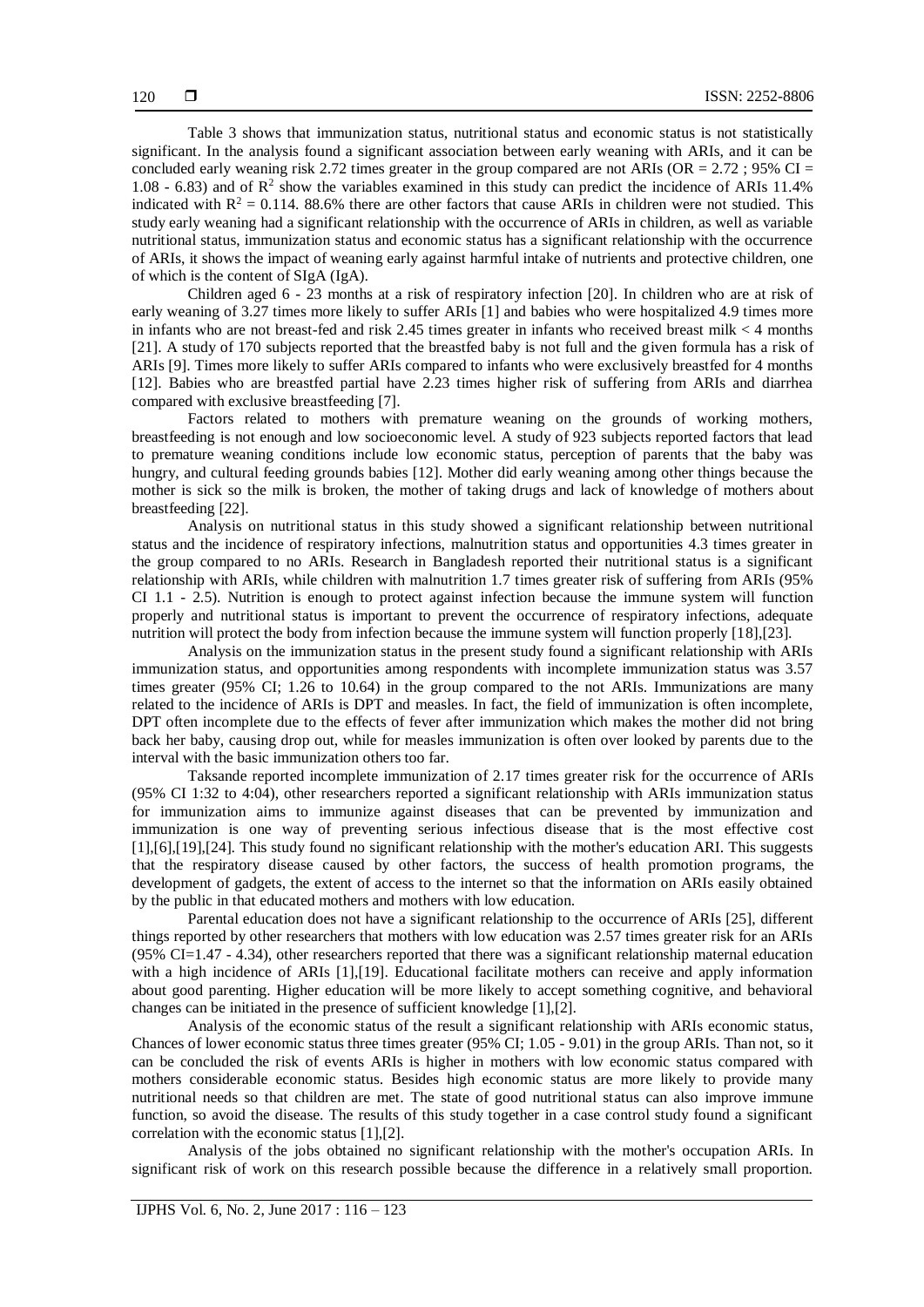Besides, the proportion of ARIs most of it occurs in women who do not work, while the possibility of working mothers still pay attention to their children after work so that their condition can disturb the health of her mother's quick response. This shows that the occurrence of ARIs can be caused by other factors. The results of this study together that working mothers do not significantly associated with the incidence of ARIs in children [20],[26].

Nutritional status showed no significant association with ARIs in children, but in practice it can be seen that children with malnutrition status at greater risk to get respiratory diseases. The authors report a significant correlation anatara nutritional status and the incidence of ARIs in infants, while other researchers reported that the nutritional status was not statistically significant on the incidence of respiratory infections, malnutrition and normal nutritional no different risks against cough and cold, except in a state of chronic malnutrition.

Nutritional status in this study is not significant because the comparison is malnutrition status with good nutritional status, which in children with malnutrition status, the system of immunity still works well and the local immunity has not happened mucosal atrophy cilia respiratory tract except in children with nutritional disorders heavy. Results of multivariable analysis showed that the immunization status indicates that the relationship is not statistically significant with ARIs, but practically incomplete immunization status indicates a greater risk for the occurrence of ARIs in children. This occurs because of the success of immunization programs that can reduce the incidence of ARIs in Puskesmas Sukaraya OKU District, the achievement of the basic immunization of more than 90%.

Results of multivariable analysis on economic status showed that the relationship was not statistically significant with ARI, but practically low economic status 2.3 times greater risk for the occurrence of ARIs. The study by the same design reported a significant correlation with the economic status of ARIs in infants [1],[19]. The difference these results partly because the study was conducted in urban areas while the Savitha and Taksandee research conducted in rural areas.

Early weaning relationship with ARIs in children does not occur because of chance alone but there is a causal relationship as evidenced by the confidence interval does not include zero. The results of logistic regression analysis in this study were found early weaning of 2.72 times greater risk for the occurrence of ARIs ( $95\%$  CI = 1.08 - 6.83). Early weaning or breast-fed infants are partial to 3.27 times greater risk of occurrence of ARIs (95% CI 3.27- 5.76) Babies who are not breastfed or breastfed partially filled with susceptible to respiratory diseases and diarrhea [1],[7]. Risk infants who are not breastfed get a full or partial breastfeeding on the incidence of death from respiratory diseases and diarrhea at 2.23 times higher compared with exclusive breastfeeding. Infants admitted to the hospital 4.9 times higher in infants who are not breastfed, and 2.45 times higher in infants who are breastfed < 4 months [21]. Children ages 6 months to 23 months and do not get full and not getting good care at home are most at risk for the occurrence of ARIs [1],[7],[20].

Breastfeeding is known to have unique substance is an anti-infective. Breast milk also provides passive protection for the child's body to face the pathogens that enter the body. Especially exclusive breastfeeding in the first months of a baby's life can reduce the incidence and severity of infectious diseases [27]. In this study, early weaning had a significant relationship with the incidence of respiratory infections; need to intervene handling of children suffering from ARIs, not only through curative efforts but also through promotive. ARIs to reduce morbidity in children needs to be done prevention or risk factors through cooperation across programs and sectors, such as through cooperation with immunization programs, infant health development program, development program community nutrition and sanitation program.

In raising efforts and measures the dissemination of information for the prevention and control of respiratory diseases, all health care workers should have competence in delivering materials to the strategy of prevention and suppression of respiratory diseases, Nursing Academic of Baturaja as an educational institution can also be a front axle in giving health education especially about the importance of exclusive breastfeeding and the impact of early weaning. As for the steps that can be taken in the form improve information, education and communication (IEC) to conduct training for health workers/ health workers on the management of breastfeeding, exclusive breastfeeding, and of ARIs in order to decrease the morbidity and mortality in children caused by ARIs. Another thing also can be done through increased cooperation across programs and across sectors in the prevention of respiratory disease in children.

For the implementation of the agreement may need to charge the integrated counseling and training for related sectors. Fostering public participation to monitor expectant mothers and breastfeeding whether breastfeeding has been implemented in an effort to decrease the incidence of weaning early in society, collaboration with women's organizations who care about the health problems of mothers and children, health volunteers and across relevant sectors to provide guidance and motivation pregnant and lactating mothers.

Activities that can be done in the form of health education about the importance of exclusive breastfeeding for the first 6 months of a baby's life and then keep breastfeeding until the age of 2 years with supplementary feeding for correct and educate mothers about the dangers when done weaning early so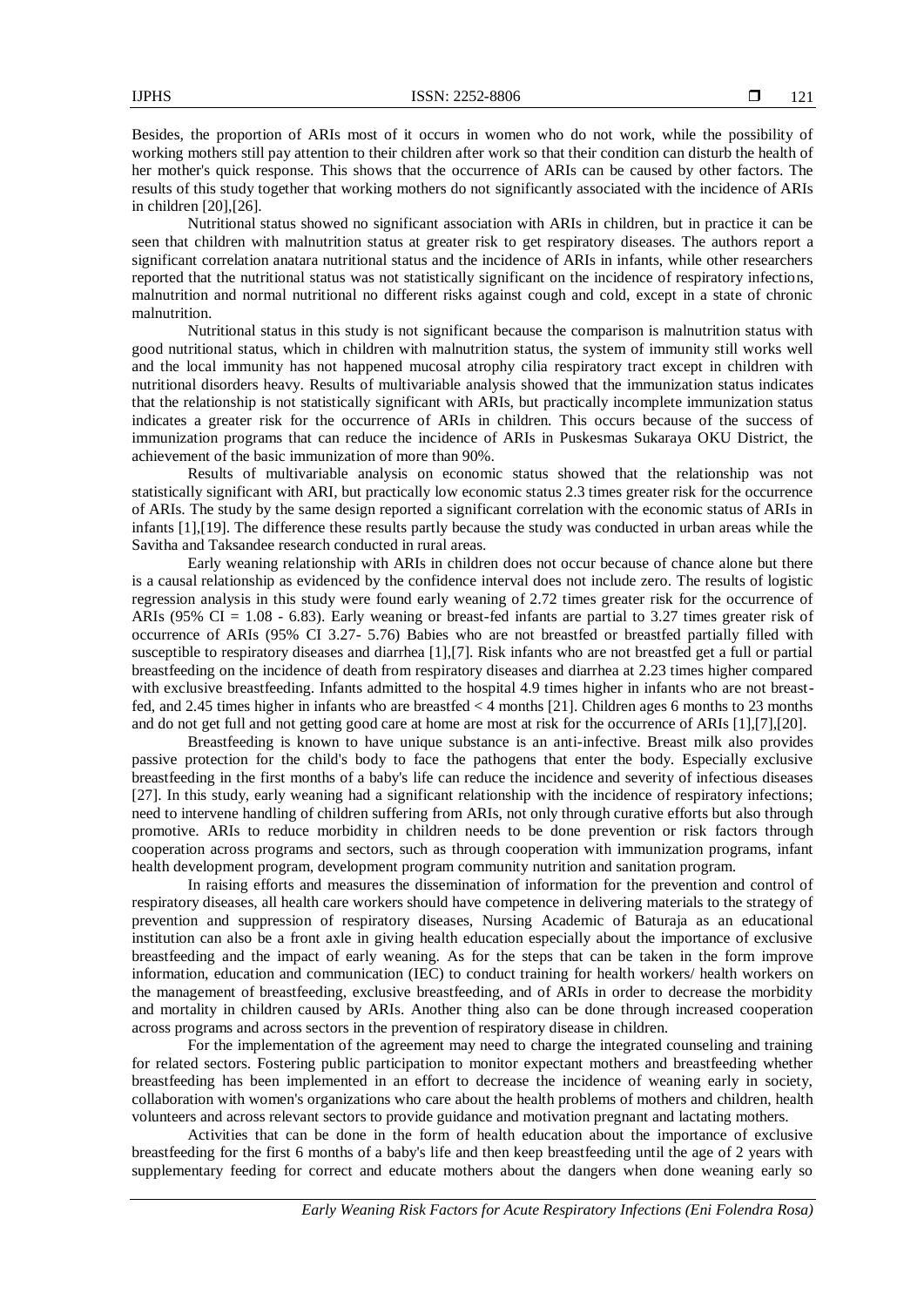expected later can reduce the incidence of ARIs in children. Results of multivariable analysis illustrates that the economic status are less practical meaning to the ARIs in children. Interventions that can be given to people not in the form of finance, but in the form of promotional activities to improve health as well as nutritional status, which in this study found malnutrition status is practically meaningless to ARIs.

Nursing Department of Baturaja is educational institutions through community service activities in promotive, preventive while curative action can be coordinated with the health care institution in this case Pukesmas Sukaraya against efforts to reduce morbidity and mortality caused by ARIs. Problems affecting ARIs can not be resolved to its conclusion when the risk factor of ARIs not found spesifik. The risk factors that increase the incidence of ARIs, especially pneumonia are: age less than 2 months, male, malnutrition, low birth weight, not breastfeeding are adequate, air pollution, overcrowding of residence. Other risks are also immunization is inadequate, vitamin A deficiency, giving the food was too early and ventilation inadequate housing, and children aged 6-23 months at the most at risk of ARIs [9],[20].

# **3. CONCLUSION**

Early weaning is at greater risk of ARIs in children aged 6-24 months with an average ARI episode of 2.8 times every year. To decrease the incidence of early weaning, it needs proactive activity by health workers especially midwife and lactation management training needs to be done to improve mother skill in giving exclusive breastfeeding. The variables studied in this study were able to predict the incidence of ARIs by 11 percent; therefore it is necessary to do further research that is more specific to the special efforts to increase the immunological substances in breast milk that can prevent the occurrence of ARIs.

#### **ACKNOWLEDGEMENTS**

The authors are gratefull to midwife on facilitation and willingness to help during the data collection process as well as respondents who have collaborated in this research smoothness.

#### **REFERENCES**

- [1] A. M. Taksande and Yeole M., "Risk factors of acute respiratory infection (ARI) in under fives in a rural hospital of Central India," *J Pediatr Neonat Individualized Med*, vol/issue: 5(1), pp. 1-6, 2015.
- [2] M. Cooke, et al., "A description of the relationship between breastfeeding experiences, breastfeeding satisfaction, and weaning in the first 3 months after birth," *J Hum Lact*., vol/issue: 19(2), pp. 145-156, 2003.
- [3] Abdel K. E. M., et al., Acute respiratory tract infections in children under 5 years of age in Upper Egypt," *Int J Community Med Public Health*, vol/issue: 3(5), pp. 1161-1166, 2016.
- [4] B. W. William, et al., "Estimates of world-wide distribution of child deaths from acute respiratory infections," *Lancet Infect Dis*, vol/issue: 2(1), pp. 25-32, 2002.
- [5] L. A. Hanson, "Breast-feeding and protection against infection," Scan J Nutr, vol. 50, pp. 32-34, 2006.
- [6] W. E. Nelson, et al., "Child Health," Translation Wahab, A.S., Jakarta, EGC, 2000.
- [7] S. Arifeen, et al., "Exlusive breastfeeding reduce acute respiratory infection and diarrhea deaths among infants in Dhaka slums," *Pediatrics*, vol/issue: 108(4), pp. E67, 2001.
- [8] W. H. Oddy, et al., "Breast feeding and respiratory morbidity in infancy: a birth cohort study," *J Arch.Dis.Child*, vol. 88, pp. 224-228, 2013.
- [9] Ministry of Health Republic of Indonesia, "Guidelines for the Pneumonia Management of Children Under Five Years," Jakarta, 2007.
- [10] M. Haku, "Breastfeeding: factor associated with the continuation of breastfeeding, the current situation in japan, and recommendation for further research," *J Med Invest*., vol. 54, pp. 224-234, 2007.
- [11] A. Al-Shoshan, "Factor affecting mother's choice and decisions related to breast feeding practices and weaning habits," *Pak J Nutr*, vol/issue: 6(4), pp. 318-322, 2007.
- [12] C. M. Wright, et al., "Why are babies weaned early? Data from a prospective population based cohort study," *Arch Dis Child*, vol/issue: 89(9), pp. 813-816, 2004.
- [13] M. Cooke, et al., "A description of the relationship between breastfeeding experiences, breastfeeding satisfaction, and weaning in the first 3 months after birth," *J HumLact*., vol/issue: 19(2), pp. 145-156, 2003.
- [14] M. S. Kramer, et al., "Pacifier use early weaning and cryfuss behavior: a randomized controlled trial," *JAMA*, vol/issue: 286(3), pp. 322-326, 2001.
- [15] M. L. Alarcon, et al., "Breast-fedding lowers the frequency and duration of acute respiratory infections and diarrhea in infants under six months of age," *J Nutr, vol/issue*: 127(3), pp. 436-443, 1997.